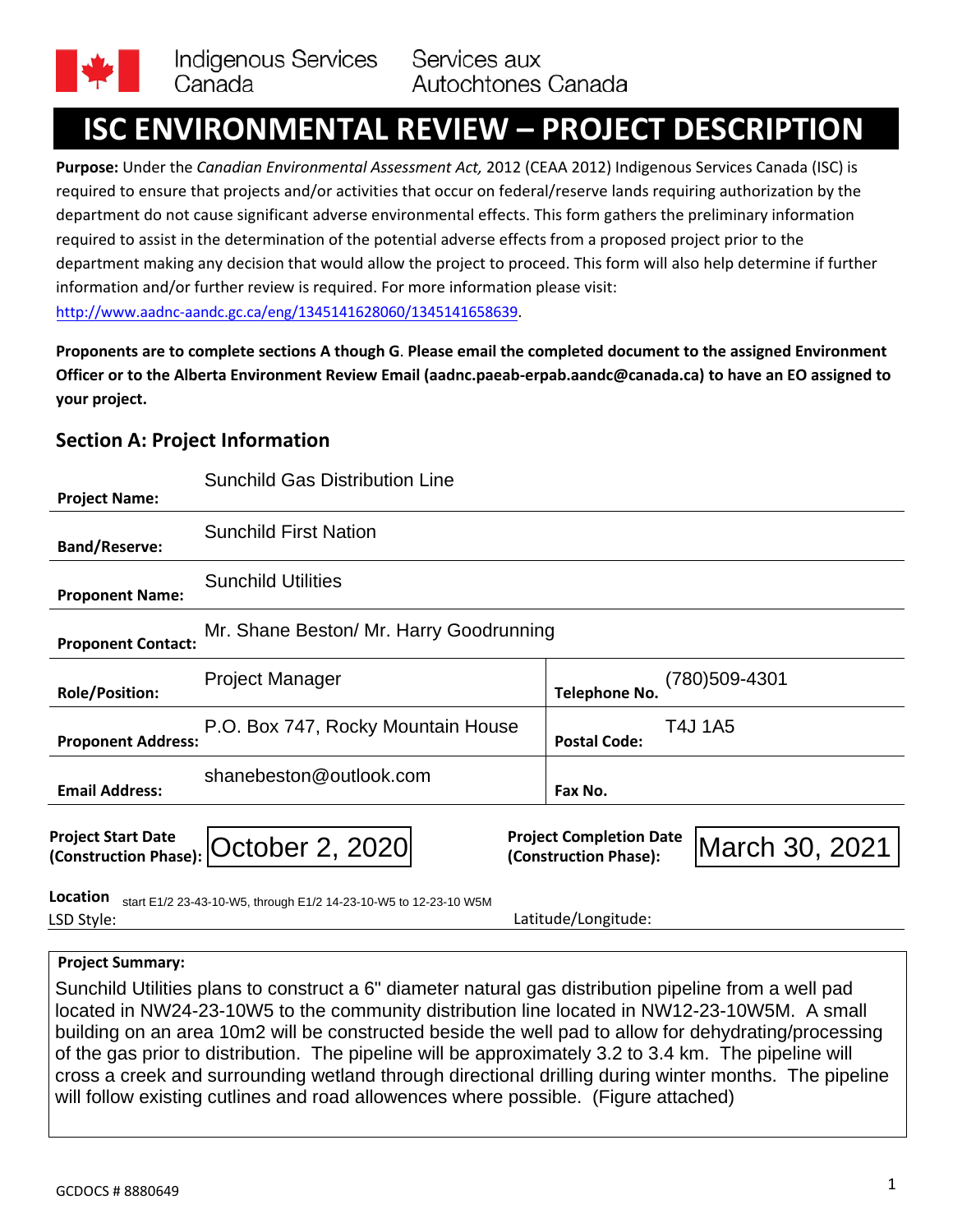

#### **Infrastructure:**

The project will provide gas line infrastructure to service residents from the triple 5 well pad located in NW24-23-23-10 W5M. The Nation has a blanket permit for the gas line distribution.

#### **Activities:**

1. Clear a pad for product upgrading shack.

Clear 800 meter length of trees for the pipeline ROW. Directional drill beneath the creek and surrounding wetland.

Survey the route and register the survey.

#### **Waste Generation:**

Excess trees cleared from the site. Contractor wastes from lunches etc. By product from upgrading gas for distribution.

## **Type of Project/Activity:**

a) Is there any financial support that federal departments or agencies are, or may be, providing to the project?

a. If **YES**, which Department(s) or Agency(s)?

b) Are there any other permits, licenses or other authorizations that may be required in order to carry out the project?  $\Box$  YES  $\Box$  NO

a. If **YES**, please list the requirements:

## **Section B: Land Description**

- a) Is there surface water present on/or within 30 meters of your project boundary?  $\boxed{\phantom{a}}$  YES  $\boxed{\phantom{a}}$  NO
- b) What is the approximate distance to the nearest surface water body? Pipeline crosses 3.0m underneath unnamed creek. Tributary to the Babtiste River.

**Ground water**: Are there drinking water wells or aquifer recharge zones:

- a) Present on your site?
- b) Within 500 meters of your project boundary?

| ПYES ∩NO             |  |
|----------------------|--|
| $\Box$ YES $\Box$ NO |  |

YES ØNO

|  | Approximate depth of the water table: Wetland and creek have water at surface. |
|--|--------------------------------------------------------------------------------|
|--|--------------------------------------------------------------------------------|

**Topography:** Rolling Hills **Clay**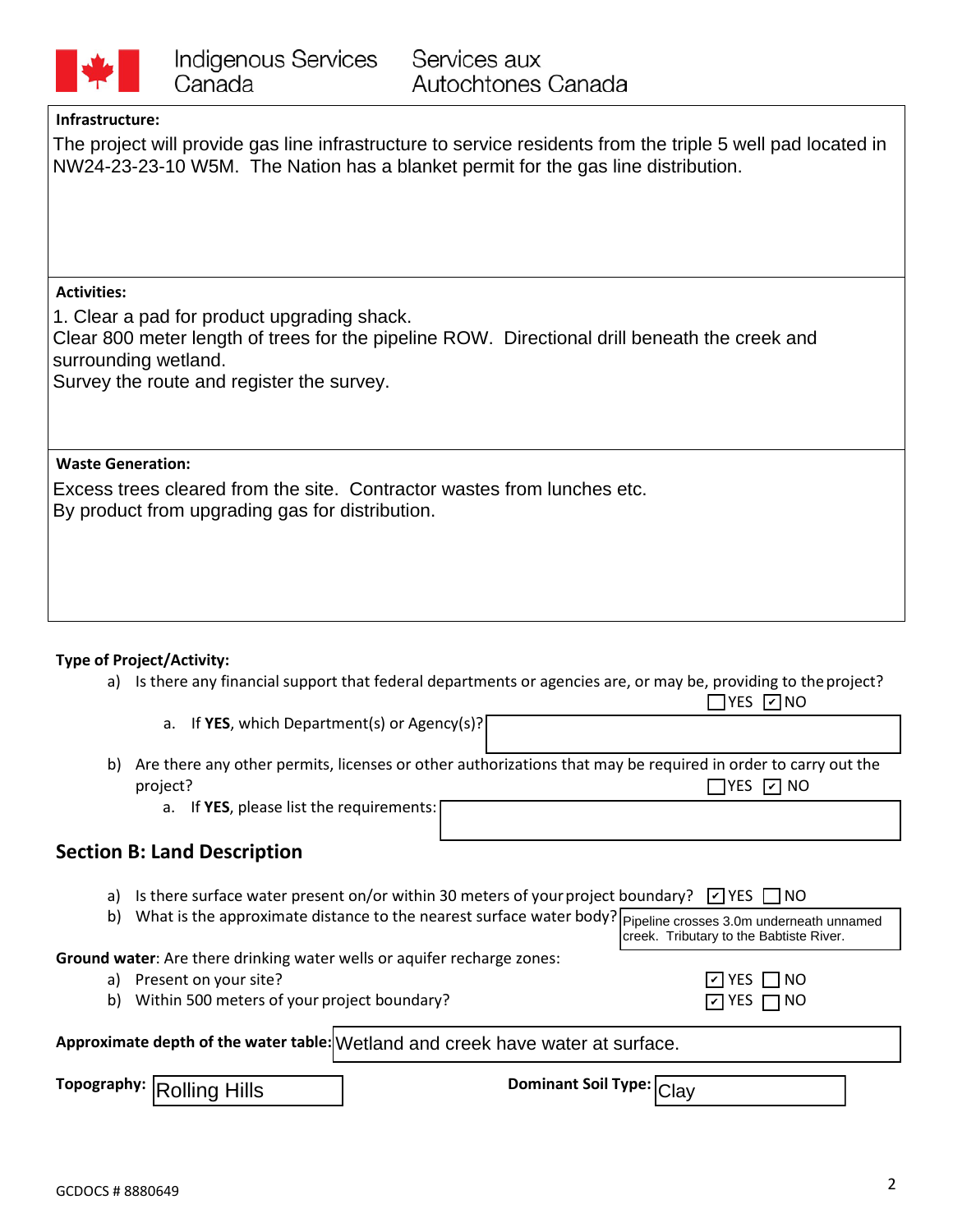

#### **Past Land Uses:**

The pipeline starts from a well pad and will be installed through undeveloped forested land towards the residential area of the community. Existing cutlines will be used for portions of the pipeline route.

#### **Current Land Uses:**

Same as past use.

#### **Adjacent Land Uses: (**Select all that apply)

| School                                                                                  | Daycare    | <b>Railway</b>  |  |  |  |
|-----------------------------------------------------------------------------------------|------------|-----------------|--|--|--|
| $\Box$ Agricultural                                                                     | Airport    | $\exists$ Other |  |  |  |
| $\Box$ Recreation Area                                                                  | Commercial |                 |  |  |  |
| Provincial or National Park (Conservation Area)                                         |            |                 |  |  |  |
| $\triangledown$ Utility Corridor (Pipelines, gas lines, power lines, water lines, etc.) |            |                 |  |  |  |
| $\triangledown$ Industrial (Oil and gas, manufacturing, sawmill, etc.)                  |            |                 |  |  |  |
| $\nabla$ Residential                                                                    |            |                 |  |  |  |

#### **Describe any unique features of the land**

The pipeline will be drilled below a wetland surrounding a creek in a valley. Upland areas are forest.

## **Section C: Flora and Fauna**

#### **Wildlife:** Is/are there any:

a) **Species at Risk** in or adjacent to the proposed project area? For information and maps on Species at Risk please visit the **[Species at Risk Public](http://www.sararegistry.gc.ca/default.asp?lang=En&n=24F7211B-1) Registry.** If **YES**, please name the species and describe the habitat and nature of the potential impact. ☑ YES NO NUNKNOWN

Trumpeter Swans, bull trout, and bats are listed as potential species in the area.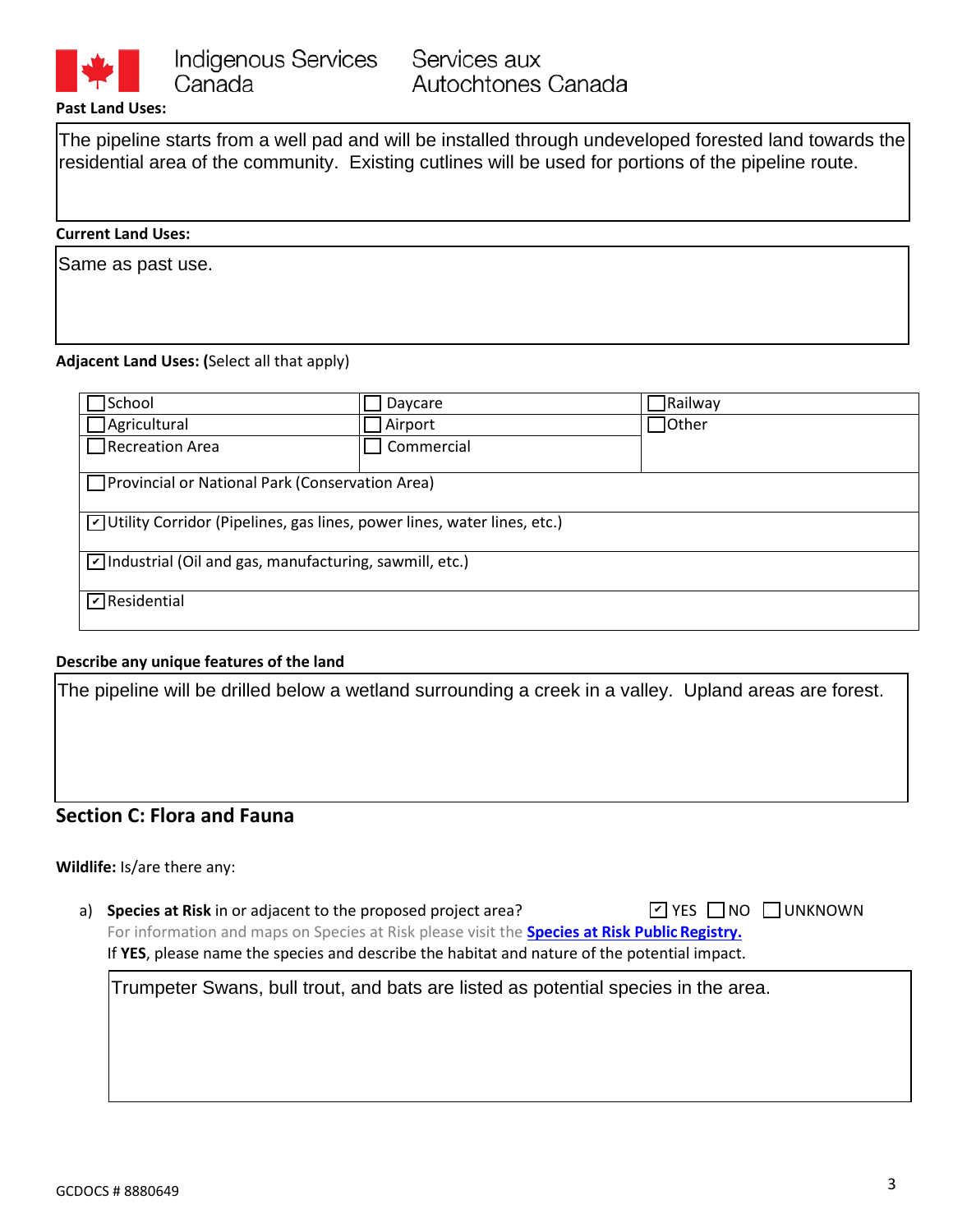|                                                                                                                              | Indigenous Services<br>Services aux                                                                                                                                                                                                                                                                                                |                                                                                     |  |  |  |
|------------------------------------------------------------------------------------------------------------------------------|------------------------------------------------------------------------------------------------------------------------------------------------------------------------------------------------------------------------------------------------------------------------------------------------------------------------------------|-------------------------------------------------------------------------------------|--|--|--|
|                                                                                                                              | Canada<br>Autochtones Canada                                                                                                                                                                                                                                                                                                       | $\boxed{\triangleright}$ YES $\boxed{\phantom{0}}$ NO $\boxed{\phantom{0}}$ UNKNOWN |  |  |  |
| Migratory Birds that use the area at any time during the year?<br>b)<br>For information please see the Migratory Birds List. |                                                                                                                                                                                                                                                                                                                                    |                                                                                     |  |  |  |
|                                                                                                                              | If YES, please name the species and nature of the potential impact.                                                                                                                                                                                                                                                                |                                                                                     |  |  |  |
|                                                                                                                              | Trumpeter Swan observed in the area. The forest and wetland are expected to provide habitat                                                                                                                                                                                                                                        |                                                                                     |  |  |  |
|                                                                                                                              | for a range of migratory birds.                                                                                                                                                                                                                                                                                                    |                                                                                     |  |  |  |
|                                                                                                                              |                                                                                                                                                                                                                                                                                                                                    |                                                                                     |  |  |  |
| C)                                                                                                                           | Migratory Birds (or eggs or nests) likely to be captured or killed?<br>If YES, please describe circumstances and rationale.                                                                                                                                                                                                        | $\Box$ yes $\Box$ no $\Box$ UNKNOWN                                                 |  |  |  |
|                                                                                                                              |                                                                                                                                                                                                                                                                                                                                    |                                                                                     |  |  |  |
| d)                                                                                                                           | Fish or Fish Habitat that could be impacted by the project?                                                                                                                                                                                                                                                                        | YES <b>Z</b> NO<br>$\Box$ UNKNOWN                                                   |  |  |  |
|                                                                                                                              | Fish and Fish Habitat defined in Section 2 of the Fisheries Act<br>If YES, please describe the nature of the potential impact.                                                                                                                                                                                                     |                                                                                     |  |  |  |
|                                                                                                                              | There will be no instream work as part of construction. All creek crossings to be completed by<br>directional drilling with 3.0m clearance underneath creek bottom, and there will be no surface<br>disturbance within 100.0m of creek due to the wetland all pipeline installation will be completed<br>via directional drilling. |                                                                                     |  |  |  |
|                                                                                                                              |                                                                                                                                                                                                                                                                                                                                    |                                                                                     |  |  |  |
| <b>Vegetation:</b>                                                                                                           |                                                                                                                                                                                                                                                                                                                                    |                                                                                     |  |  |  |
|                                                                                                                              | List the predominant vegetation in and adjacent to the site. Include upper story, under story, and ground cover.                                                                                                                                                                                                                   |                                                                                     |  |  |  |
|                                                                                                                              | Lodgepole pine trees, shrubs and bushes.                                                                                                                                                                                                                                                                                           |                                                                                     |  |  |  |
|                                                                                                                              |                                                                                                                                                                                                                                                                                                                                    |                                                                                     |  |  |  |
|                                                                                                                              |                                                                                                                                                                                                                                                                                                                                    |                                                                                     |  |  |  |
|                                                                                                                              | Are there potentially any plant species at risk on the site?                                                                                                                                                                                                                                                                       | $\Box$ YES $\Box$ NO<br>UNKNOWN                                                     |  |  |  |
|                                                                                                                              | For more information visit: http://www.sararegistry.gc.ca/default.asp?lang=En&n=24F7211B-1<br>If YES, please list the species.                                                                                                                                                                                                     |                                                                                     |  |  |  |
|                                                                                                                              |                                                                                                                                                                                                                                                                                                                                    |                                                                                     |  |  |  |
|                                                                                                                              |                                                                                                                                                                                                                                                                                                                                    |                                                                                     |  |  |  |
|                                                                                                                              |                                                                                                                                                                                                                                                                                                                                    |                                                                                     |  |  |  |
|                                                                                                                              |                                                                                                                                                                                                                                                                                                                                    |                                                                                     |  |  |  |
|                                                                                                                              | <b>Section D: Indigenous Traditional/Cultural Uses</b>                                                                                                                                                                                                                                                                             |                                                                                     |  |  |  |
|                                                                                                                              | Are there any Cultural, Historical or Archaeological sites/areas within or near the project area?<br>a)                                                                                                                                                                                                                            |                                                                                     |  |  |  |
|                                                                                                                              | If YES, please describe.                                                                                                                                                                                                                                                                                                           | $YES$ $\neg$ NO $\neg$ UNKNOWN                                                      |  |  |  |
|                                                                                                                              |                                                                                                                                                                                                                                                                                                                                    |                                                                                     |  |  |  |
|                                                                                                                              |                                                                                                                                                                                                                                                                                                                                    |                                                                                     |  |  |  |
|                                                                                                                              |                                                                                                                                                                                                                                                                                                                                    |                                                                                     |  |  |  |
|                                                                                                                              | Are there any Traditional use areas within or near the project area?<br>b)<br>If YES, please describe.                                                                                                                                                                                                                             | <b>TUNKNOWN</b><br>$\triangleright$ YES $\square$ NO                                |  |  |  |
|                                                                                                                              |                                                                                                                                                                                                                                                                                                                                    |                                                                                     |  |  |  |
|                                                                                                                              | Most of the reserve has the potential for hunting and fishing activities.                                                                                                                                                                                                                                                          |                                                                                     |  |  |  |
|                                                                                                                              |                                                                                                                                                                                                                                                                                                                                    |                                                                                     |  |  |  |
|                                                                                                                              |                                                                                                                                                                                                                                                                                                                                    |                                                                                     |  |  |  |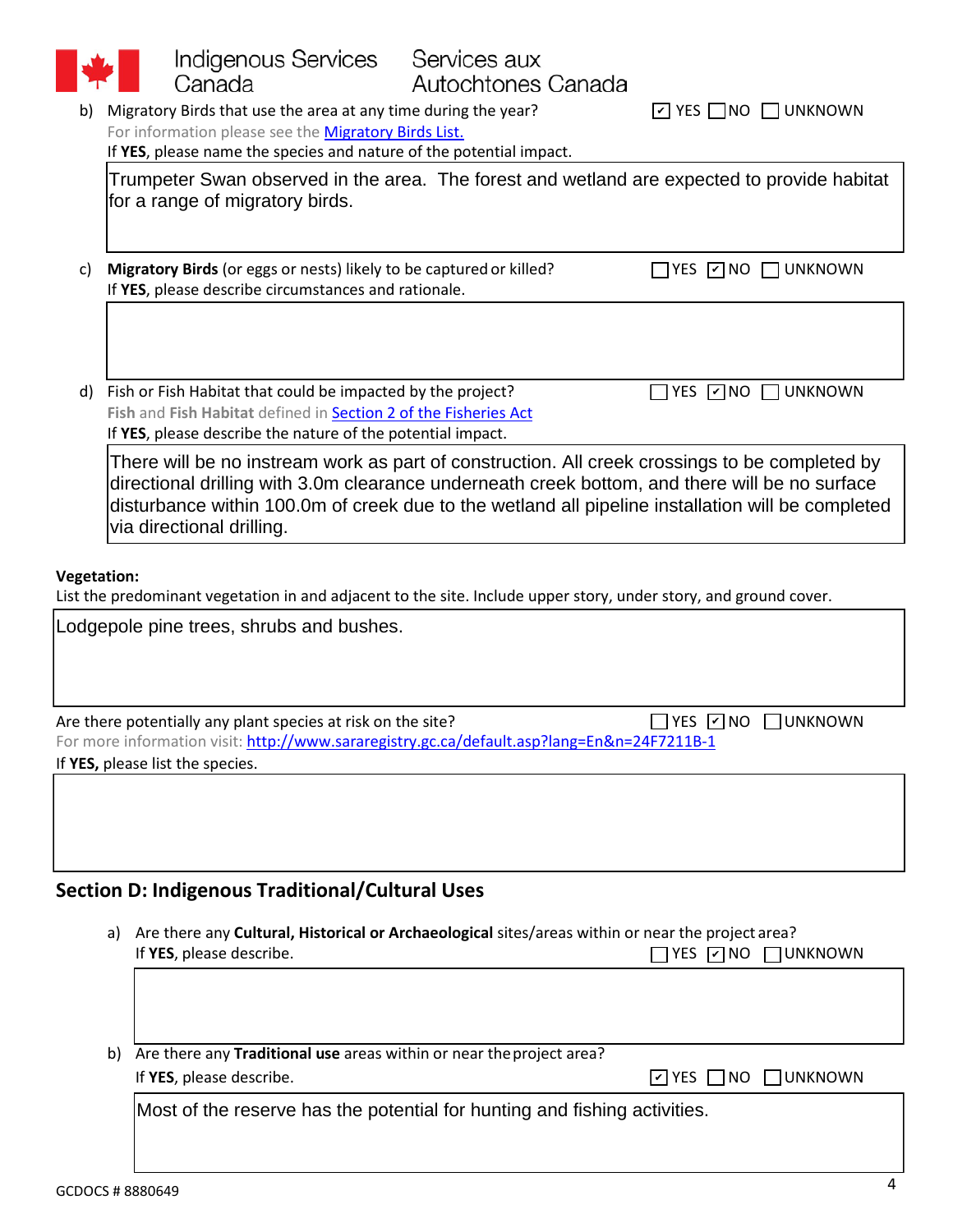

# **Section E: Indigenous Consultation and Public Participation**

| a) Are there potential off-reserve impacts?                                                        | $\Box$ YES $\Box$ NO                      |
|----------------------------------------------------------------------------------------------------|-------------------------------------------|
| <b>If VEC</b> , do you also as assessed a stantially offerted also itsinal crews and large unit of | $\Box$ $\lor$ rc $\Box$ $\land$ i $\land$ |

| YES 7 NO |  |
|----------|--|
| YES 고MO  |  |

If YES, do you plan on engaging potentially affected aboriginal groups and/or public? If **YES**, please enter the date.

# **Section F: Comments and Other Information**

Use this space to add any additional comments or information you consider relevant to the project.

This project will expand the Nation's existing natural gas distribution for residents from a local source.

## **Section G: Contact Information**

Please give a First Nation contact if different from proponent:

| Please give a First Nation contact if different from proponent: |                      |  |
|-----------------------------------------------------------------|----------------------|--|
| <b>First Nation:</b>                                            |                      |  |
| <b>Contact Name:</b>                                            |                      |  |
| <b>Role/Position:</b>                                           |                      |  |
| <b>First Nation Address:</b>                                    |                      |  |
| <b>Postal Code:</b>                                             | Telephone No.        |  |
| <b>Email Address:</b>                                           | Fax No.              |  |
| Please enter an alternate contact if available:                 |                      |  |
| <b>Other Contact:</b>                                           |                      |  |
| <b>Contact Name:</b>                                            |                      |  |
| <b>Role/Position:</b>                                           |                      |  |
| <b>Contact Address:</b>                                         |                      |  |
| <b>Postal Code:</b>                                             | <b>Telephone No.</b> |  |
| <b>Email Address:</b>                                           | Fax No.              |  |